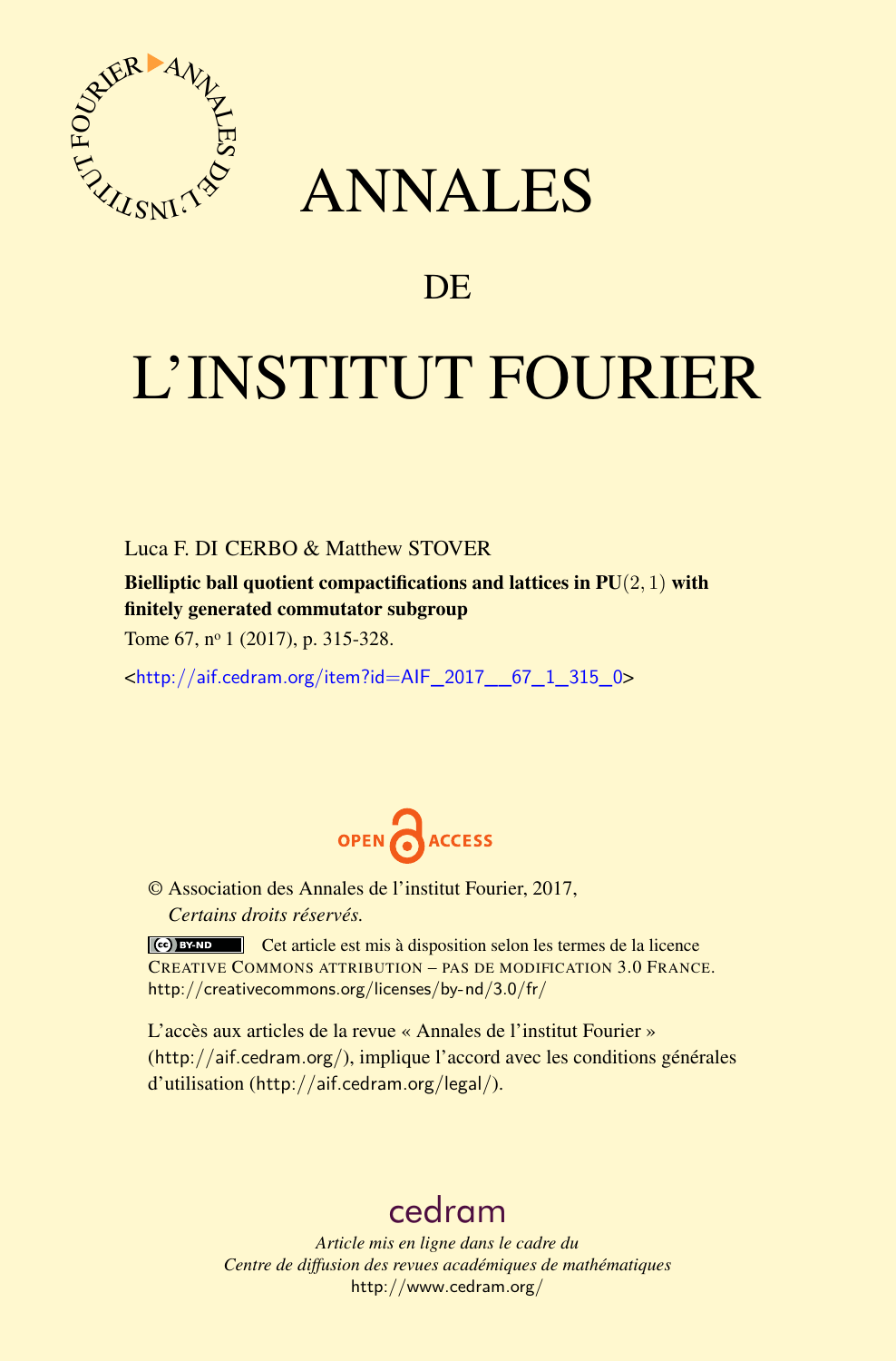#### BIELLIPTIC BALL QUOTIENT COMPACTIFICATIONS AND LATTICES IN PU(2*,* 1) WITH FINITELY GENERATED COMMUTATOR SUBGROUP

#### **by Luca F. DI CERBO & Matthew STOVER (\*)**

ABSTRACT.  $\qquad$  We construct two infinite families of ball quotient compactifications birational to bielliptic surfaces. For each family, the volume spectrum of the associated noncompact finite volume ball quotient surfaces is the set of all positive integral multiples of  $\frac{8}{3}\pi^2$ , i.e., they attain all possible volumes of complex by positive meeting manifolds. The surfaces in one of the two families all have 2-cusps, so hyperbolic 2-manifolds. The surfaces in one of the two families all have 2-cusps, so that we can saturate the entire volume spectrum with 2-cusped manifolds. Finally, we show that the associated neat lattices have infinite abelianization and finitely generated commutator subgroup. These appear to be the first known nonuniform lattices in PU(2*,* 1), and the first infinite tower, with this property.

Résumé. — Nous construisons deux familles infinies de quotients de la boule non-compacts de volume fini qui admettent une compactification birationnelle à une surface bi-elliptique. Pour chaque famille, l'ensemble des volumes consiste en tous les multiples entiers positifs de  $\frac{8}{3}\pi^2$ , donc il réalise tous les volumes possibles pour une variété hyperbolique complexe de dimension 2. Dans une des deux familles, toutes les surfaces ont exactement deux pointes, donc nous pouvons réaliser tout le spectre des volumes par des surfaces à deux pointes. Enfin, nous montrons que les réseaux associés (sans torsion, y compris á l'infini) ont un abélianisé infini, et un groupe dérivé de type fini. Ceux-ci semblent être les premiers réseaux non-uniformes connus dans PU(2*,* 1) (ainsi que la première tour infinie) avec cette propriété.

Keywords: Ball quotients and their compactifications, volumes of complex hyperbolic manifolds.

Math. classification: 32Q45, 14M27, 57M50.

<sup>(\*)</sup> The first author was supported by a Grant of the Max Planck Society: "Complex Hyperbolic Geometry and Toroidal Compactifications". The second author was supported by the National Science Foundation under Grant Number NSF DMS-1361000. The second author acknowledges support from U.S. National Science Foundation grants DMS 1107452, 1107263, 1107367 "RNMS: GEometric structures And Representation varieties" (the GEAR Network). Both authors thank the Max Planck Institute for Mathematics for its hospitality while this project was being completed. The first author thanks the MPIM for an ideal working environment throughout the whole duration of this project. The authors also thank Stefano Vidussi for comments on an early version of the paper.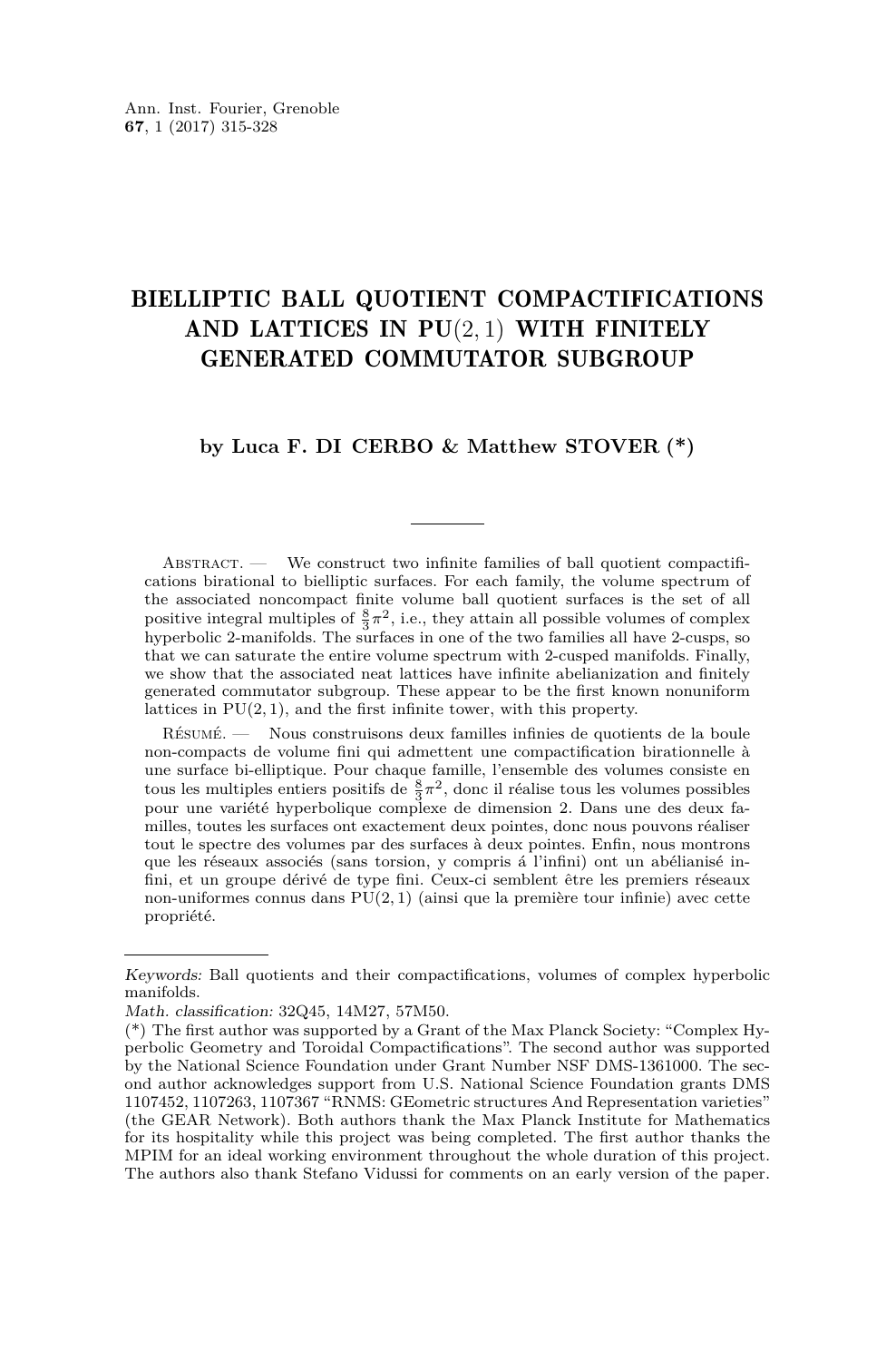#### **1. Introduction**

A complete complex hyperbolic surface, or a ball quotient surface, is a complete Hermitian surface of constant holomorphic sectional curvature  $-1$ . More precisely, if  $\mathbb{B}^2$  denotes the unit ball in  $\mathbb{C}^2$  equipped with the normalized Bergman metric, any ball quotient surface is of the form  $Y =$  $\mathbb{B}^2/\Gamma$  where  $\Gamma \subset \text{PU}(2,1)$  a torsion-free lattice. When *Y* is noncompact and of finite volume, then *Y* is a complex 2-manifold with a finite number of topological ends called the cusps of *Y* . The Baily–Borel or minimal compactification *Y* <sup>∗</sup> of *Y* is a normal projective surface with finitely many singular points in one-to-one correspondence with the cusps of  $Y$ . If  $\Gamma$ is neat (see [§2.1\)](#page-5-0), then *Y* <sup>∗</sup> admits a particularly nice minimal resolution of singularities *X* that is a smooth projective surface called the smooth toroidal compactification of *Y* [\[1,](#page-13-0) [14\]](#page-14-0). The exceptional divisors *D* in *X* over the singular points of *Y* <sup>∗</sup> are disjoint smooth elliptic curves with negative normal bundle in *X*. Moreover, it is well known that the pair  $(X, D)$  is of log-general type, again see [§2.1.](#page-5-0)

Recall that the Kodaira–Enriques classification gives a satisfactory classification of smooth projective surfaces in terms of their Kodaira dimension  $\kappa \in \{-\infty, 0, 1, 2\}$ . Moreover, we have a quite complete description of surfaces that are not of general type, i.e., the class of surfaces with  $\kappa \leq 1$ . While most smooth toroidal compactifications of neat ball quotients are of general type with ample canonical class (Theorem A in [\[5\]](#page-13-1)), it is an interesting and open question to decide which projective surfaces can arise as compactifications of ball quotients. More precisely, it would be interesting to classify all smooth projective surfaces that can be realized as smooth toroidal compactifications that are not of general type. The first explicit examples were constructed by Hirzebruch in [\[10\]](#page-13-2), and the examples in his paper not of general type are all birational to a particular Abelian surface and hence have Kodaira dimension zero. Even though it has not been explicitly observed in the literature, it is known to experts that Hirzebruch's work implies that the volume spectrum of complex hyperbolic 2-manifolds is unobstructed, i.e., all possible values for the volume of a finite volume ball quotient manifold are achieved.

In [\[15\]](#page-14-1), it is claimed that an irregular smooth ball quotient compactification of nonpositive Kodaira dimension is necessarily birational to an Abelian surface. In particular, this result would imply the nonexistence of smooth ball quotient compactifications birational to bielliptic surfaces, or for simplicity bielliptic ball quotient compactifications. Unfortunately, the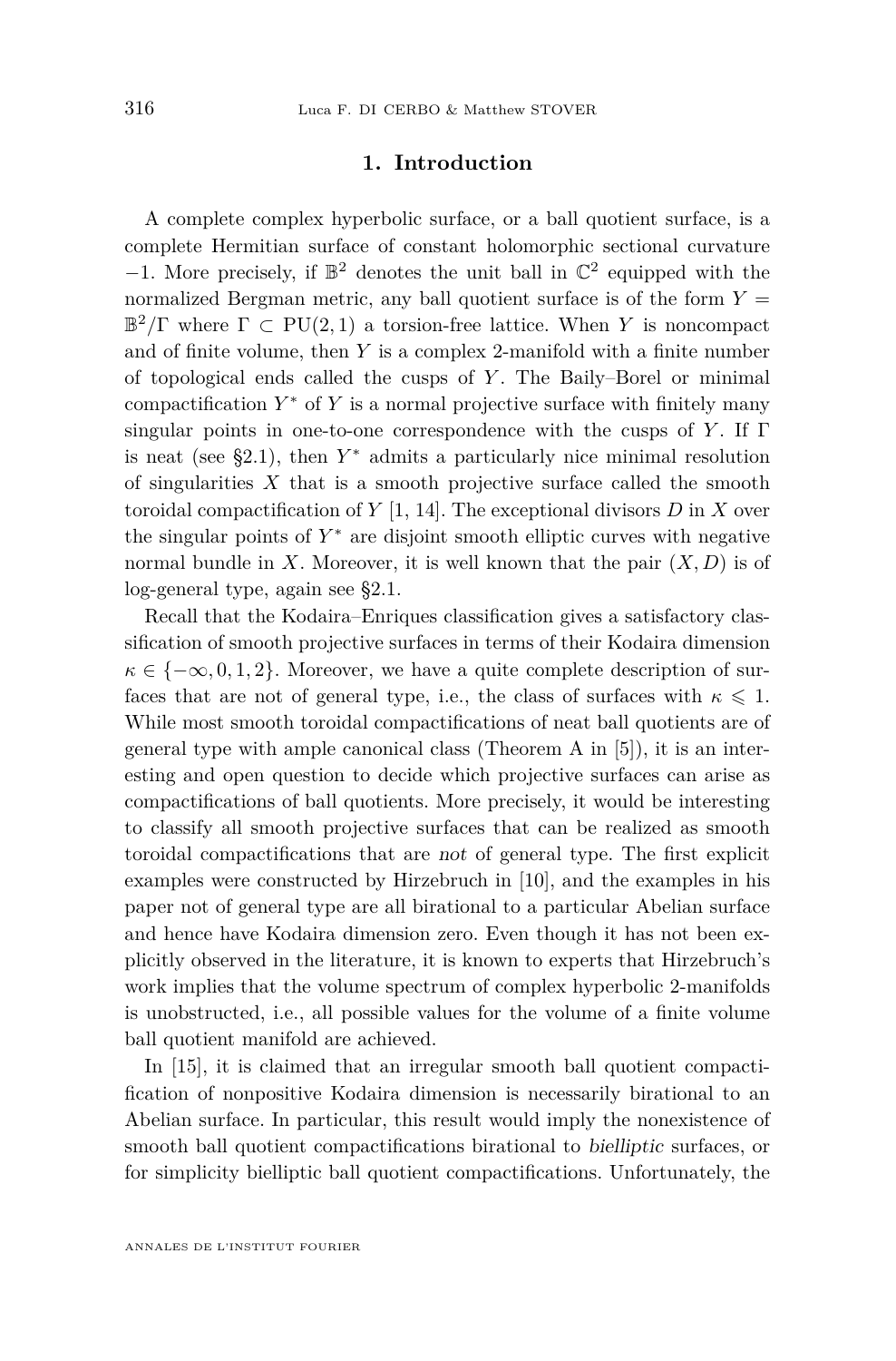proof of the main result in [\[15\]](#page-14-1) contains an error, and in fact the result is not true. The purpose of this paper is to produce two infinite families of explicit bielliptic ball quotient compactifications.

<span id="page-3-0"></span>THEOREM  $1.1.$  — For any natural number *n*, there exists a smooth projective surface  $X_n$  birational to a bielliptic surface and neat lattice  $\Gamma_n$  in PU(2, 1) of covolume  $\frac{8}{3}\pi^2 n$  such that  $X_n$  is the smooth toroidal compactification of  $\mathbb{B}^2/\Gamma_n$ . In particular, the family  $\{\mathbb{B}^2/\Gamma_n\}$  saturates the entire admissible volume spectrum of ball quotient surfaces with holomorphic sectional curvature  $-1$ .

Furthermore, the associated smooth compactifications  $X_n$  have the property that their Albanese variety is always an elliptic curve. We will prove that this in fact gives a holomorphic fibration of the ball quotient with no multiple fibers. Moreover, we will show that the free rank of  $H_1(\mathbb{B}^2/\Gamma_n;\mathbb{Z})$ is always two. Using these facts along with a topological argument due to Nori [\[19\]](#page-14-2), we obtain the following group theoretical result. For more on this circle of ideas, we refer to the results previously obtained by the second author [\[21\]](#page-14-3).

<span id="page-3-1"></span>THEOREM  $1.2.$  — There exists an infinite sequence of nested neat lattices  $\Gamma_n$  in PU(2, 1) with infinite abelianization such that the commutator subgroup  $[\Gamma_n, \Gamma_n]$  is finitely generated.

The lattices  $\Gamma_n$  appear to be the first known examples of nonuniform lattices in PU(2*,* 1) with infinite abelianization and finitely generated commutator subgroup, and the first infinite tower of lattices of any kind. It is well-known amongst experts that the so-called Cartwright–Steger lattice [\[4\]](#page-13-3) provides a uniform lattice with infinite abelianization and finitely generated commutator subgroup. One can prove this directly using the fact that it fibers over an elliptic curve with no multiple fibers (e.g., see [\[3,](#page-13-4) Main Thm.]). Unlike that argument, our proof does not rely on computer calculations.

We prove finite generation by showing that  $[\Gamma_n, \Gamma_n]$  is of finite index in the kernel of a homomorphism of  $\Gamma_n$  onto  $\mathbb{Z}^2$ , and we prove that this kernel is finitely generated. Recall that in [\[21\]](#page-14-3), the second author constructed the first examples of lattices in  $PU(2, 1)$  that maps onto  $\mathbb Z$  with finitely generated kernel. In contrast, cocompact lattices in PU(2*,* 1) that map onto Z with infinitely generated kernel must arise from ball quotients that are virtually fibered over a hyperbolic Riemann surface [\[18\]](#page-14-4). The examples presented here are quite different, not only from a group theoretical point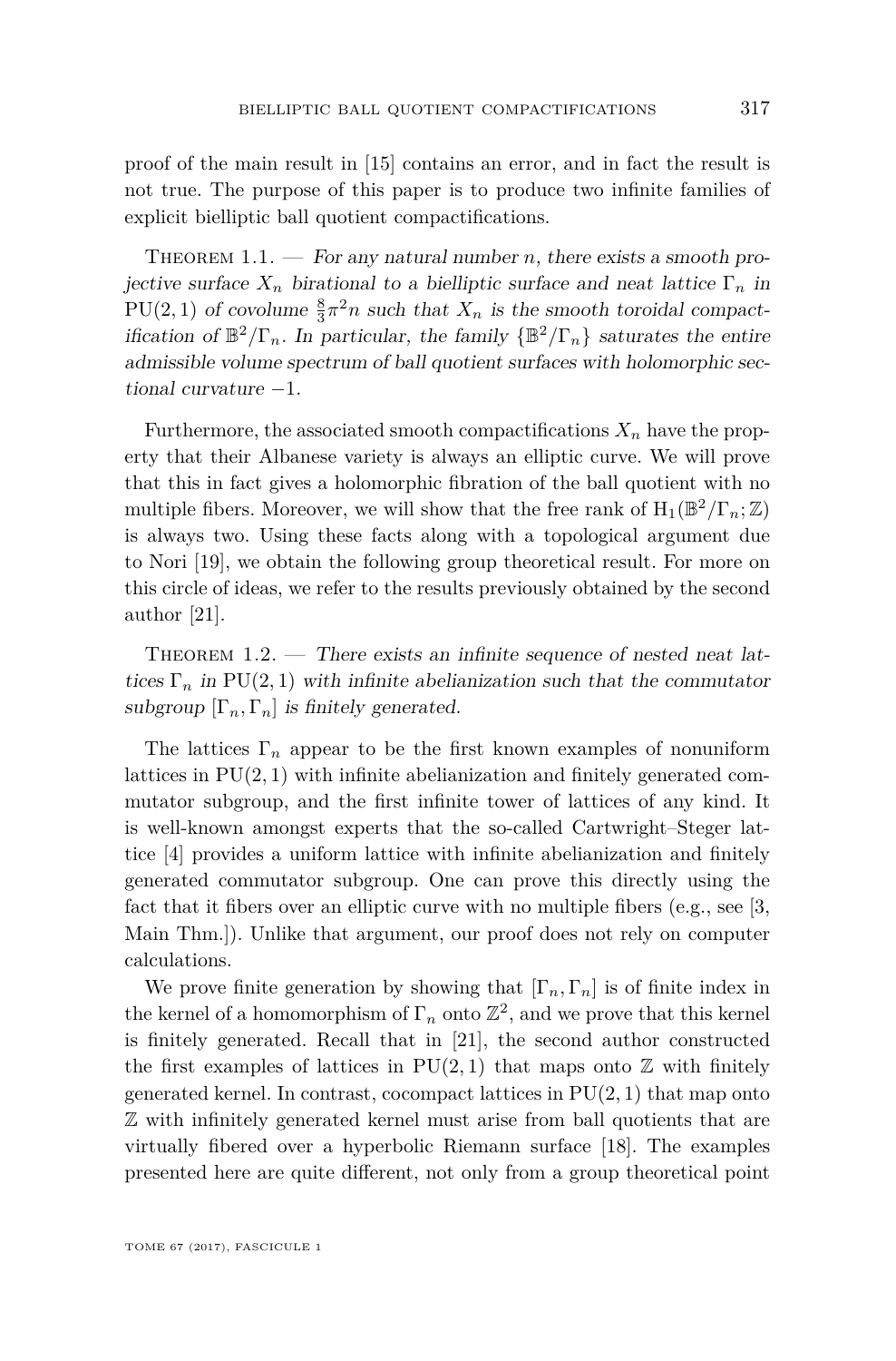of view, as the associated ball quotients fiber over an elliptic curve with as generic fiber either an elliptic curve with three punctures or an elliptic curve with four punctures.

An important tool in the proof is the following general result, first stated in recent work of Kasparian and Sankaran [\[12,](#page-13-5) Cor. 4.5], which allows us to conclude that the open ball quotient and its smooth toroidal compactification have the same first betti number.

<span id="page-4-0"></span>THEOREM 1.3. — Let  $M = \mathbb{B}^2/\Gamma$  be a noncompact ball quotient admitting a smooth toroidal compactification *X*. Then  $b_1(M) = b_1(X)$ . Equivalently, the first betti number of  $M$  equals its first  $L^2$  betti number.

Recall that the first betti number  $b_1(M)$  is the rank of  $H_1(M; \mathbb{Q})$ . For the equality between  $b_1(X)$  and the first  $L^2$  betti number of M, see [\[17\]](#page-14-5) (which also proves Theorem [1.3](#page-4-0) for *n*-dimensional ball quotients,  $n \geq 3$ ). We note that, while [\[17\]](#page-14-5) only studies particular arithmetic lattices, the argument for this equality relies only on Hartogs' extension theorem, and is completely general. Kasparian and Sankaran proved Theorem [1.3](#page-4-0) using the fundamental group, and we give an alternate very elementary proof using the Mayer–Vietoris sequence (cf. [\[24\]](#page-14-6)).

The paper is organized as follows. Section [2](#page-5-1) collects preliminary facts about the ball and its Bergman metric, smooth toroidal compactifications, the Bogomolov–Miyaoka–Yau inequality, and the basic theory of bielliptic surfaces. In Sections [3](#page-7-0) and [4](#page-9-0) we give the arguments of the proofs of Theorems [1.1](#page-3-0) and [1.2.](#page-3-1) Finally, in the last section, we construct a different family of ball quotients  $\mathbb{B}^2/\Lambda_n$  which can be alternatively used in the proofs of Theorems [1.1](#page-3-0) and [1.2.](#page-3-1) These surfaces have smooth toroidal compactification again biholomorphic to  $X_n$ , but they are quite different from the ball quotients  $\mathbb{B}^2/\Gamma_n$ . In particular, all surfaces in the family  $\mathbb{B}^2/\Lambda_n$ have exactly two cusps, while for any  $n \geq 1$  the surface  $\mathbb{B}^2/\Gamma_n$  always has  $n + 1$  cusps. It follows that we can saturate the whole volume spectrum with 2-cusped ball quotient surfaces (it follows from [\[21\]](#page-14-3) that one can do this with 4-cusped ball quotients). This is the last result presented in this paper.

<span id="page-4-1"></span>THEOREM 1.4. — For any natural number  $n$ , there exists a neat lattice  $\Lambda_n$  in PU(2, 1) of covolume  $\frac{8}{3}\pi^2 n$  such that the associated finite volume ball quotient  $\mathbb{B}^2/\Lambda_n$  has exactly two cusps.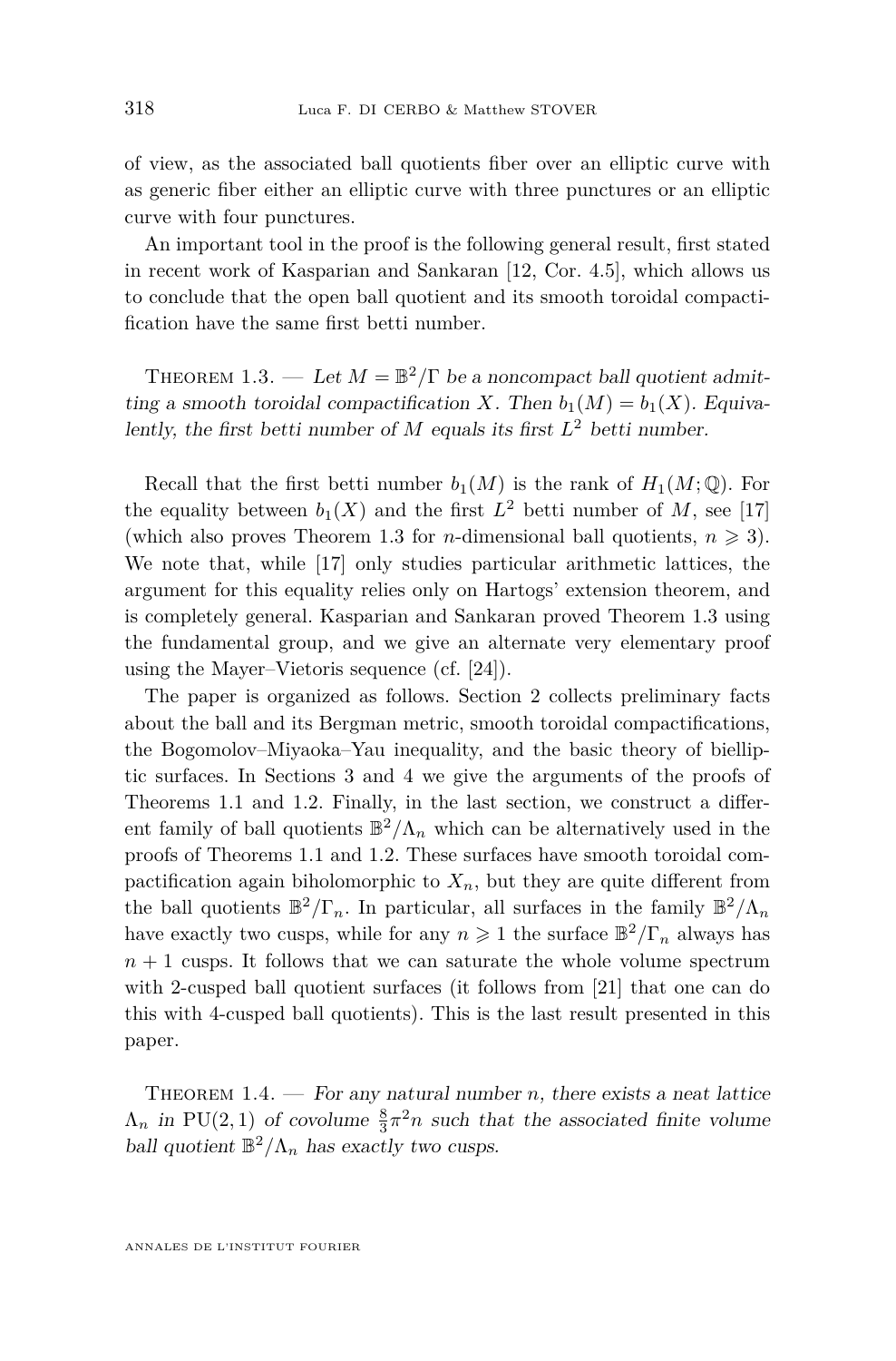#### **2. Preliminaries**

#### <span id="page-5-1"></span><span id="page-5-0"></span>**2.1. Smooth toroidal compactifications, their volumes and the Bogomolov–Miyaoka–Yau inequality**

Let  $\mathbb{B}^2$  be the unit ball in  $\mathbb{C}^2$  with its Bergman metric. The group of biholomorphic isometries of  $\mathbb{B}^2$  is isomorphic to  $PU(2, 1)$ . See the [\[8\]](#page-13-6) for more on its geometry. Let  $\Gamma \subset \text{PU}(2,1)$  be a nonuniform torsion-free lattice, so B <sup>2</sup>*/*Γ is a noncompact finite volume complex hyperbolic manifold. Suppose further that  $\Gamma$  is neat, i.e., that the subgroup of  $\mathbb C$  generated by the eigenvalues (of an appropriate lift to  $SU(2,1)$ ) of any fixed nontrivial element of Γ is torsion-free. In particular, any neat lattice is automatically torsion-free. This implies that *Y* admits a particularly nice smooth toroidal compactification *X* by adding a collection of disjoint elliptic curves *D*. Given the pair  $(X, D)$ , the line bundle  $K_X + D$  is big and nef, hence  $(X, D)$  is of log-general type, i.e., the Kodaira dimension of  $K_X + D$  is maximal and the intersection number  $(K_X + D)^2$  is strictly positive. See [\[1\]](#page-13-0) and [\[14\]](#page-14-0) for the explicit construction and more details.

Let *Y* be the quotient of  $\mathbb{B}^2$  by a neat lattice and *X* its smooth toroidal compactification. Then  $X \setminus Y$  consists of a finite union of disjoint elliptic curves  $T_i$ , each having negative normal bundle in  $X$ , i.e.,  $T_i^2 < 0$  for all *i*. Let  $D = \sum T_i$ . Hirzebruch–Mumford proportionality [\[16\]](#page-14-7) implies that

(2.1) 
$$
\overline{c}_1^2(X, D) = 3\overline{c}_2(X, D),
$$

where  $\bar{c}_1^2$  and  $\bar{c}_2$  are the log-Chern numbers of the pair  $(X, D)$ . Recall that  $\overline{c}_2(X, D)$  is the topological Euler number of  $X \setminus D$  and  $\overline{c}_1^2(X, D)$  is the self-intersection of the log-canonical divisor  $K_X + D$ .

Next, let *X* be a smooth projective surface and let *D* be a normal crossings divisor on *X* such that  $K_X + D$  is big and nef. Then, the logarithmic version of Yau's solution to the Calabi conjecture [\[23\]](#page-14-8) implies that the log-Chern numbers of the pair  $(X, D)$  satisfy the so-called logarithmic Bogomolov–Miyaoka–Yau inequality

$$
\overline{c}_1^2(X, D) \leq 3\overline{c}_2(X, D).
$$

Furthermore, in the case of equality

$$
Y = X \smallsetminus D = \mathbb{B}^2 / \Gamma
$$

for some torsion-free lattice  $\Gamma \subset \text{PU}(2,1)$ .

Summarizing, a pair  $(X, D)$  with *X* smooth and *D* a simple normal crossings divisor with  $K_X + D$  big and nef, hence of log-general type, achieves

TOME 67 (2017), FASCICULE 1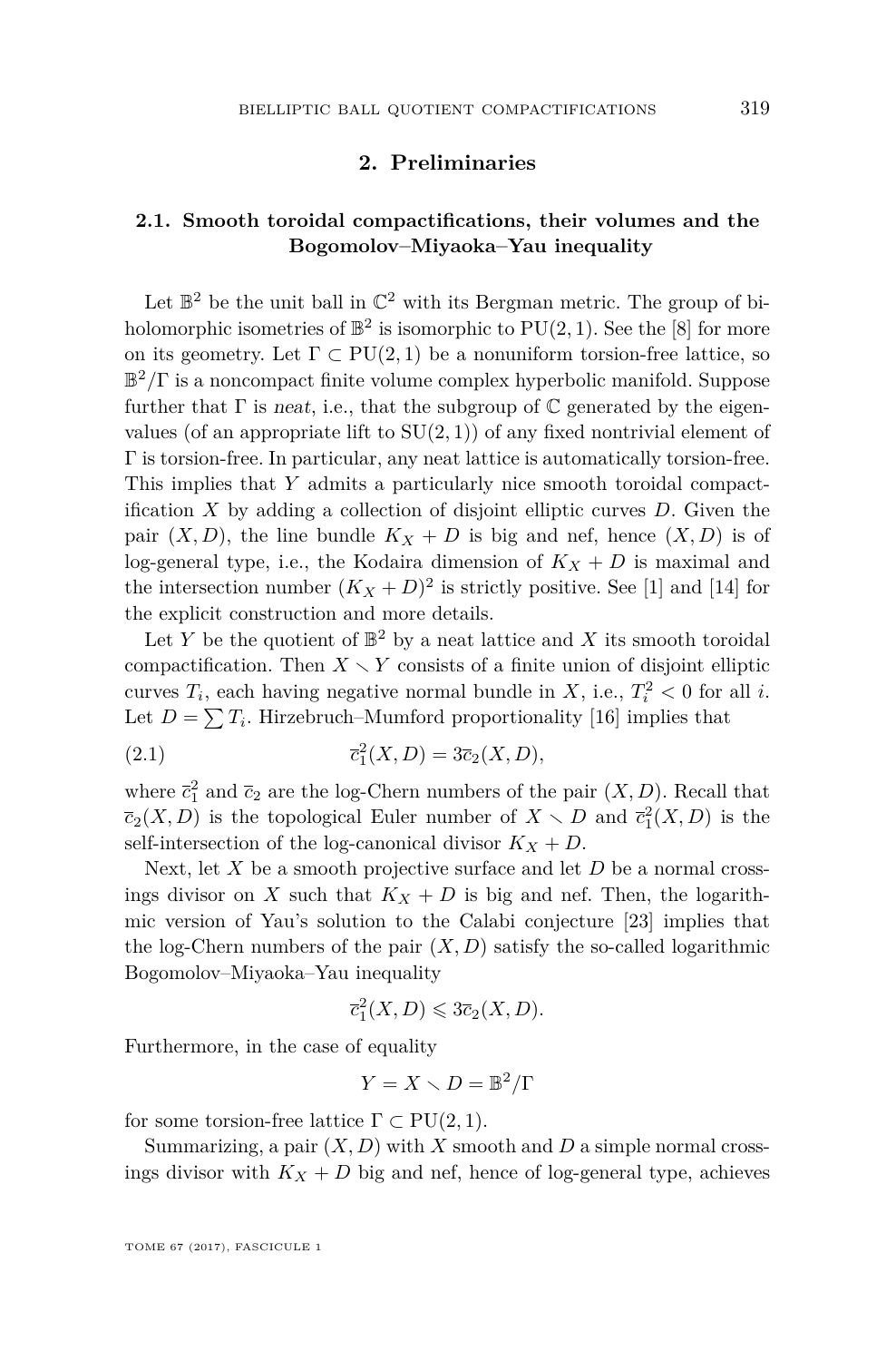equality in the logarithmic Bogomolov–Miyaoka–Yau inequality if and only if it is a smooth toroidal compactification of a ball quotient surface.

We conclude this section by recalling Harder's generalization of the Gauss–Bonnet formula for noncompact finite volume arithmetically defined locally symmetric varieties [\[9\]](#page-13-7). This formula is important for us because it gives the basic structure of the volume spectrum of ball quotients. If the holomorphic sectional curvature of a nonuniform neat ball quotient surface is normalized to be −1, the generalized Gauss–Bonnet formula implies that the Euler characteristic of  $\mathbb{B}^2/\Gamma$  is proportional to its Riemannian volume. More precisely,

$$
\chi(\mathbb B^2/\Gamma)=\frac{3}{8\pi^2}\text{Vol}_{-1}(\mathbb B^2/\Gamma),
$$

where  $\chi(\mathbb{B}^2/\Gamma)$  is the topological Euler characteristic of the ball quotient B <sup>2</sup>*/*Γ. We therefore conclude that the normalized volume spectrum can at most be the set of all positive integral multiples of  $\frac{8}{3}\pi^2$ . The volume spectrum then coincides with the set of all positive integral multiples of  $\frac{8}{3}\pi^2$  if and only if we can find ball quotient surfaces with topological Euler number *n* for any  $n \geq 1$ . If this is the case it is natural to say that the volume spectrum is unobstructed, as there are no constraints other than the obvious restriction coming from the fact that the Euler number is a positive integer.

#### **2.2. Bielliptic Surfaces and their basic properties**

In this section, we give the definition of bielliptic surface, recall their place in the Kodaira–Enriques classification, and give some of their topological properties. By definition, a bielliptic surface is a minimal surface of Kodaira dimension zero and irregularity one. As shown by Bagnera and de Franchis more than a century ago, all such surfaces can be obtained as quotients of products of elliptic curves. More precisely, we have the following result for which we refer to [\[2,](#page-13-8) Ch. VI].

<span id="page-6-0"></span>THEOREM 2.1 (Bagnera–de Franchis, 1907). — Let  $E_{\lambda}$  and  $E_{\tau}$  denote elliptic curves associated with the respective lattices  $\mathbb{Z}[1,\lambda]$  and  $\mathbb{Z}[1,\tau]$  in  $\mathbb C$ and *K* be a group of translations of  $E_{\tau}$  acting on  $E_{\lambda}$  such that  $E_{\lambda}/K = \mathbb{P}^1$ . Then every bielliptic surface is of the form  $(E_{\lambda} \times E_{\tau})/K$  where *K* has one of the following types:

(1)  $K = \mathbb{Z}/2\mathbb{Z}$  acting on  $E_{\lambda}$  by  $x \to -x$ ;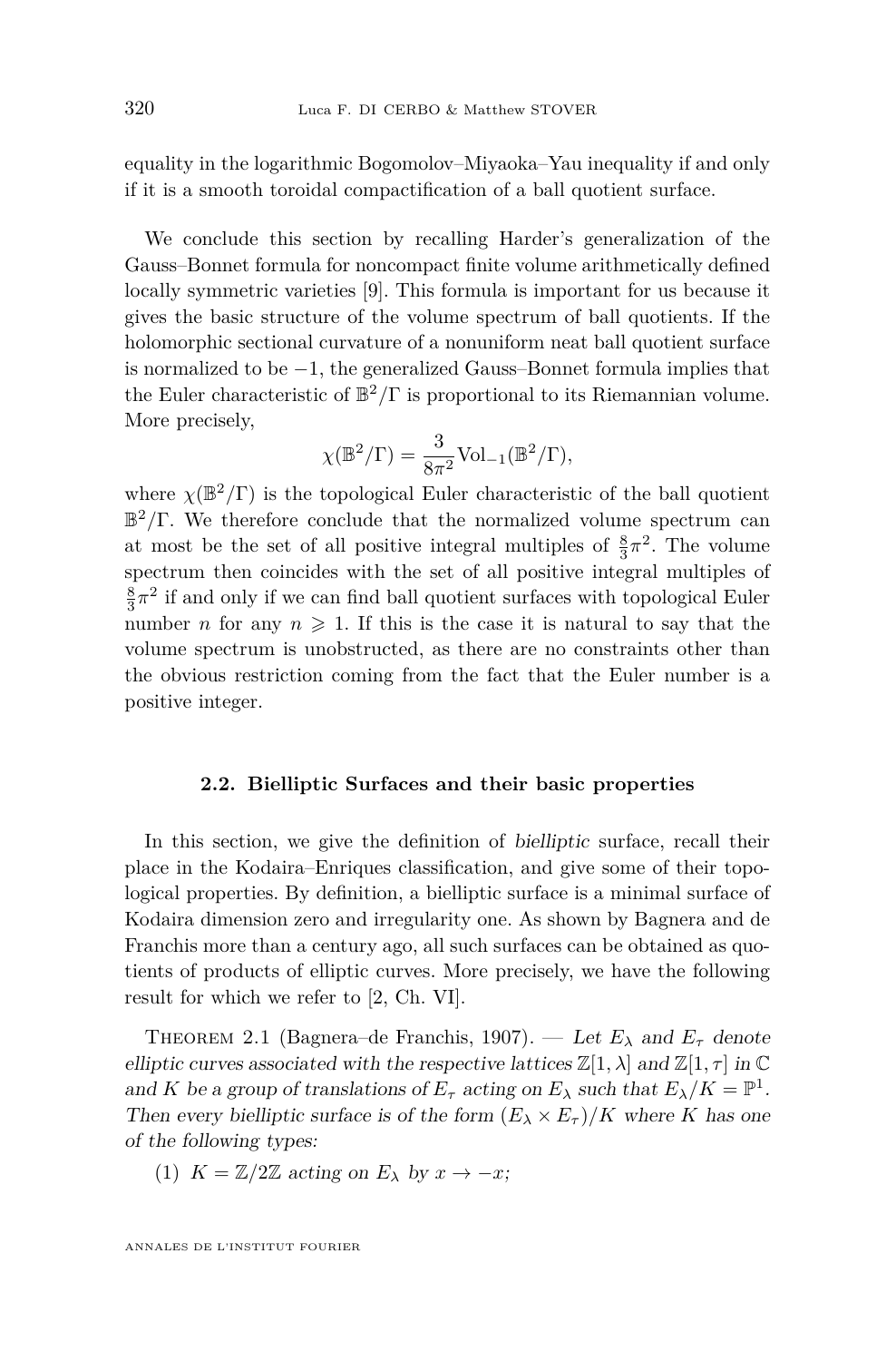(2)  $K = \mathbb{Z}/2\mathbb{Z} \times \mathbb{Z}/2\mathbb{Z}$  acting on  $E_{\lambda}$  by

$$
x \to -x \quad \text{and} \quad x \to x + \alpha_2,
$$

where  $\alpha_2$  is a 2-torsion point;

- (3)  $K = \mathbb{Z}/4\mathbb{Z}$  acting on  $E_{\lambda}$  by  $x \to \lambda x$  with  $\lambda = i$ ;
- (4)  $K = \mathbb{Z}/4\mathbb{Z} \times \mathbb{Z}/2\mathbb{Z}$  acting on  $E_{\lambda}$  by

$$
x \to \lambda x
$$
 and  $x \to x + \frac{1+\lambda}{2}$ ,

with  $\lambda = i$ ;

- (5)  $K = \mathbb{Z}/3\mathbb{Z}$  acting on  $E_{\lambda}$  by  $x \to \lambda x$  with  $\lambda = e^{\frac{2\pi i}{3}}$ ;
- (6)  $K = \mathbb{Z}/3\mathbb{Z} \times \mathbb{Z}/3\mathbb{Z}$  acting on  $E_{\lambda}$  by

$$
x \to \lambda x
$$
 and  $x \to x + \frac{1-\lambda}{3}$ ,

with  $\lambda = e^{\frac{2\pi i}{3}}$ ;

(7) 
$$
K = \mathbb{Z}/6\mathbb{Z}
$$
 acting on  $E_{\lambda}$  by  $x \to \zeta x$  with  $\lambda = e^{\frac{2\pi i}{3}}$  and  $\zeta = e^{\frac{\pi i}{3}}$ .

Given  $E_{\lambda}$ ,  $E_{\tau}$  and K as in Theorem [2.1,](#page-6-0) let  $B_{\lambda,\tau} = (E_{\lambda} \times E_{\tau})/K$  denote the associated bielliptic surface. The natural projections from  $E_\lambda \times E_\tau$  onto its factors give maps

$$
\psi_1: B_{\lambda, \tau} \to E_{\lambda}/K \cong \mathbb{P}^1, \quad \psi_2: B_{\lambda, \tau} \to E_{\tau}/K.
$$

Clearly, the map  $\psi_1$  must have multiple fibers, while  $E_\tau/K$  is an elliptic curve and the map  $\psi_2$  is precisely the Albanese map for the surface  $B_{\lambda,\tau}$ . In particular, the Z-rank of the homology group  $H_1(B_{\lambda,\tau};\mathbb{Z})$  is always two. Depending on the group *K*, the associated bielliptic surface  $B_{\lambda,\tau}$  may or may not have torsion in  $H_1(B_{\lambda,\tau};\mathbb{Z})$ . For the computation of these torsion groups we refer to [\[20\]](#page-14-9). Finally, we note that, since the fundamental group is a birational invariant, we have that the first Z-homology group of a blown-up bielliptic surface is the same as the first  $\mathbb{Z}$ -homology group of its minimal model.

#### **3. Proof of Theorem [1.1](#page-3-0)**

<span id="page-7-0"></span>In this section we explicitly construct the surfaces  $X_n$ . Let  $\rho = e^{2\pi i/3}$ and *n* be any positive natural number. Then  $\Delta_n = \mathbb{Z}[n, 1-\rho]$  is a lattice in C for each  $n \geq 1$ , with  $\Delta = \Delta_1 = \mathbb{Z}[\rho]$ . We then have elliptic curves  $G_n = \mathbb{C}/\Delta_n$ , and let  $G = G_1$ . Define  $a = \frac{1-\rho}{3}$ , set  $A_n = G \times G_n$ , let  $[w, z]$ be coordinates on *A*, and consider the curves

$$
E_1 = [z, z], \quad E_2 = [\rho z - a, z], \quad E_3 = [\rho^2 z - 2a, z].
$$

TOME 67 (2017), FASCICULE 1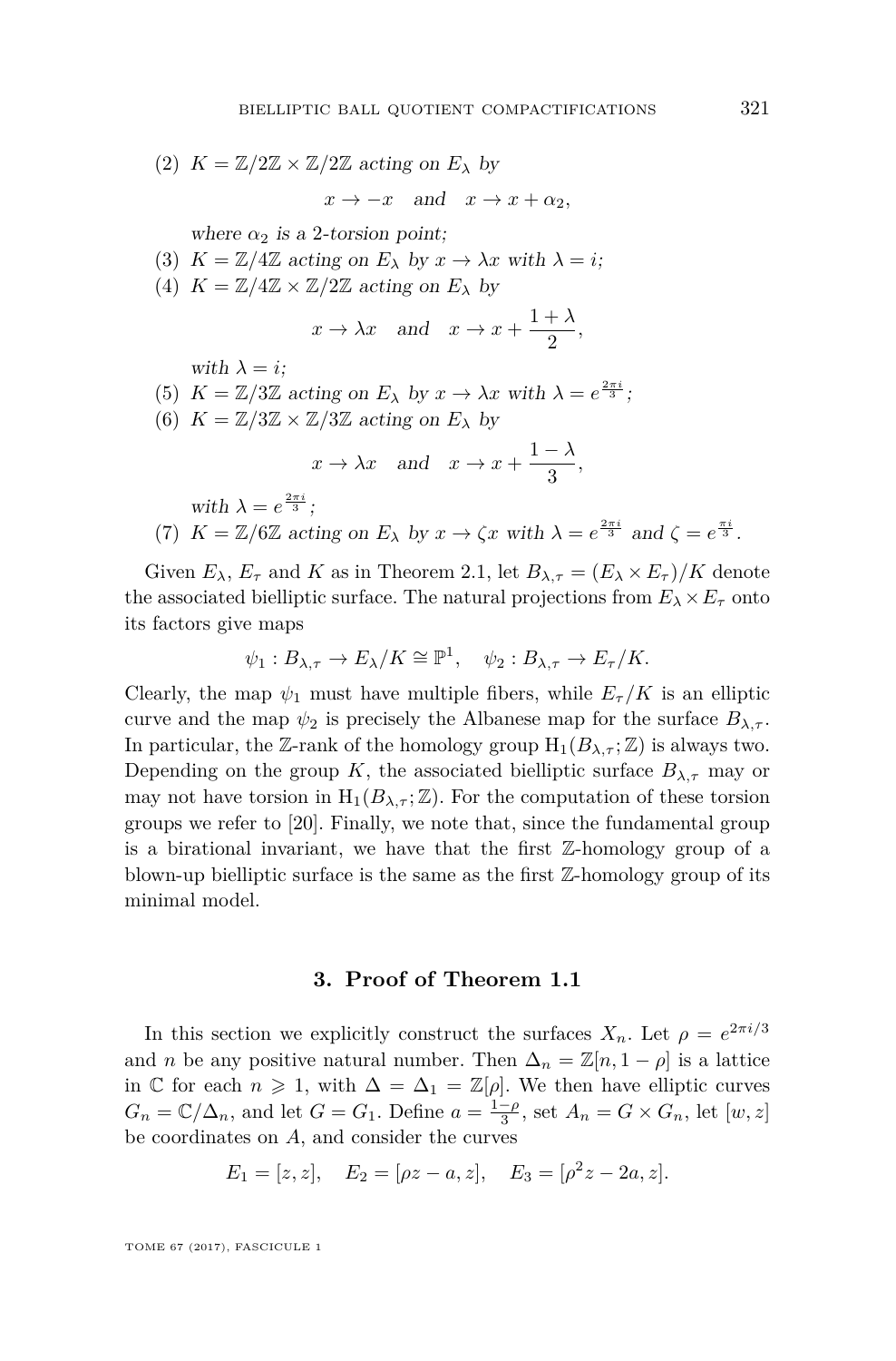Then, for any  $i \neq j$  we have

$$
E_i \cap E_j = \bigcup_{\substack{0 \le l \le 2 \\ 0 \le m \le n-1}} \left[ \frac{2}{3} + la, \frac{2}{3} + la + m \right].
$$

Next, consider the degree three automorphism  $\varphi: A_n \to A_n$  given by

$$
\varphi([w,z]) = [\rho w, z + a],
$$

and let  $\pi_n : A_n \to B_n$  be the associated degree three étale cover. Then  $B_n$ is a bielliptic surface with Albanese map  $\text{Alb}_n : B_n \to \mathbb{C}/\mathbb{Z}[n, a]$ . Next, we observe that

$$
\varphi(E_1) = E_2, \quad \varphi(E_2) = E_3, \quad \varphi(E_3) = E_1,
$$

so that the image in  $B_n$  of the curves  $E_1, E_2$  and  $E_3$  is a singular irreducible curve  $C_n$  with exactly *n* regular singular points of degree three. For  $1 \leq$ *j* ≤ *n*, let *F<sub>j</sub>* denote the fiber of Alb<sub>*n*</sub> over the point  $\left[\frac{2}{3} + j - 1\right] \in \mathbb{C}/\mathbb{Z}[n, a]$ . The fibers  $F_j$  intersect the curve  $C_n$  in its *n* singular points.

We now claim that by blowing up these *n* points we obtain a smooth toroidal compactification. To see this, let  $X_n$  be the blowup of  $B_n$  at the *n* singular points of the curve  $C_n$ . Then  $K_{X_n}^2 = -n$  and  $\chi(X_n) = n$ . Let  $T_0$ be the proper transform of  $C_n$  in  $X_n$  and for  $i = 1, ..., n$  let  $T_i$  be the proper transform of  $F_i$  in  $X_n$ . We have  $T_0^2 = -3n$  and  $T_i^2 = -1$  for  $1 \leq i \leq n$ . Consider  $D_n = \sum_{i=0}^n T_i$ . Then, the pair  $(X_n, D_n)$  satisfies

$$
\overline{c}_1^2(X_n, D_n) = (K_{X_n} + D_n)^2
$$

$$
= K_{X_n}^2 - T_0^2 - \dots - T_n^2
$$

$$
= -n + 3n + n
$$

$$
= 3\overline{c}_2(X_n, D_n).
$$

The construction of  $D_n$  implies immediately that  $K_{X_n} + D_n$  is big and nef, hence  $(X_n, D_n)$  is of log-general type. We already saw that  $(K_{X_n} + D_n)^2$ 0. To see that  $K_{X_n} + D_n$  is nef, one uses the above calculations to show that every curve not contained in the support of  $D_n$  intersects  $K_{X_n} + D_n$ positively. Therefore every irreducible curve on  $X_n$  intersects  $K_{X_n} + D_n$ nonnegatively. Since any nef divisor with positive self-intersection is big, we conclude that  $K_{X_n} + D_n$  is a big and nef divisor. It follows immediately that  $X_n \setminus D_n$  is biholomorphic to  $\mathbb{B}^2/\Gamma_n$  for some nonuniform torsion-free lattice  $\Gamma_n \in \text{PU}(2,1)$ .

Next, we must show that the lattices  $\Gamma_n$  are indeed neat. To see this, first notice that the surfaces  $X_n$  form a tower of coverings

$$
\cdots \to X_n \to X_{n-1} \to \cdots \to X_1,
$$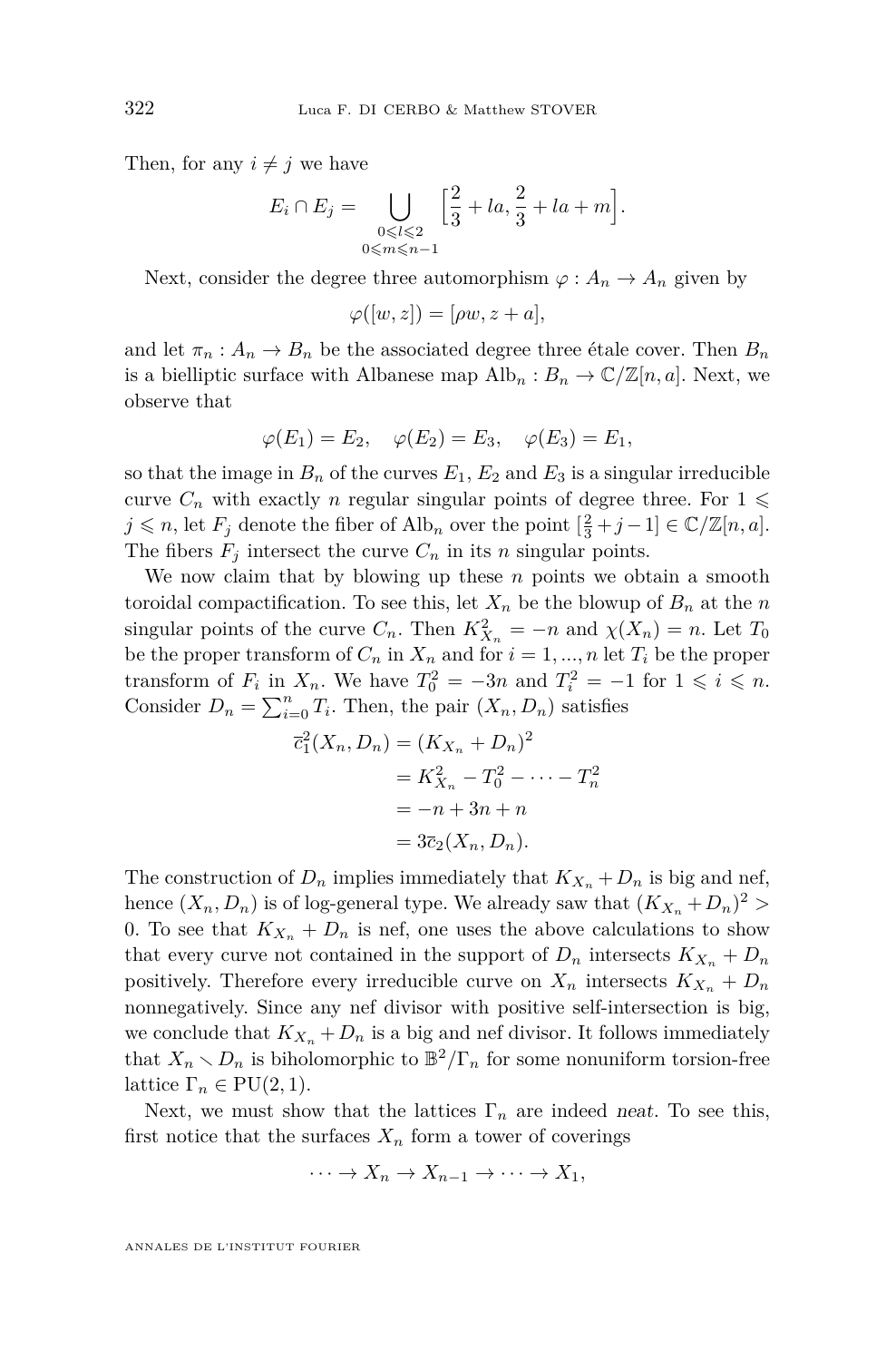which induces a tower of coverings of the associated ball quotients

$$
\cdots \to \mathbb{B}^2/\Gamma_n \to \mathbb{B}^2/\Gamma_{n-1} \to \cdots \to \mathbb{B}^2/\Gamma_1.
$$

In particular, the lattices  $\Gamma_n$  are nested in a sequence of subgroups of  $\Gamma_1$ 

$$
\cdots \subset \Gamma_n \subset \Gamma_{n-1} \subset \cdots \subset \Gamma_1.
$$

As shown in [\[6\]](#page-13-9), the lattice  $\Gamma_1$  is neat, and this suffices to imply neatness of all the  $\Gamma_n$ . More precisely, the surface  $\mathbb{B}^2/\Gamma_1$  corresponds to Example 2 in Section 6 of [\[6\]](#page-13-9).

It remains to compute the volumes of the surfaces  $\mathbb{B}^2/\Gamma_n$ . Since  $\chi(\mathbb{B}^2/\Gamma_n) = \chi(X_n) = n$ , we conclude that the ball quotient surfaces  $\mathbb{B}^2/\Gamma_n$ saturate the whole volume spectrum since, as recalled in [§2,](#page-5-1) we have

$$
Vol_{-1}(\mathbb{B}^2/\Gamma_n) = \frac{8}{3}\pi^2 \chi(\mathbb{B}^2/\Gamma_n) = \frac{8}{3}\pi^2 n.
$$

The proof of Theorem [1.1](#page-3-0) is therefore complete.

#### **4. Proof of Theorems [1.2](#page-3-1) and [1.3](#page-4-0)**

<span id="page-9-0"></span>It has been noticed many times in the literature that if *X* is a smooth toroidal compactification of the ball quotient manifold  $M = \mathbb{B}^n/\Gamma$ , then  $b_1(M) \geq b_1(X)$ , where  $b_1$  denotes the first betti number, i.e., the rank of  $H_1$  with  $\mathbb Q$  coefficients. For a general result, applicable not only to ball quotient compactifications, we refer to [\[13,](#page-13-10) Prop. 2.10]. Further, Murty and Ramakrishnan showed that  $b_1(X)$  equals the first  $L^2$  betti number of  $M$ , and that  $b_1(M) = b_1(X)$  when  $n \geq 3$  [\[17\]](#page-14-5). Kasparian and Sankaran [\[12,](#page-13-5) Cor. 4.5] proved that  $b_1(M) = b_1(X)$  when  $n = 2$  using the fundamental group, and we now give a very elementary proof of that result (cf. [\[24\]](#page-14-6)).

Proof of Theorem [1.3.](#page-4-0) — Consider a smooth toroidal compactification  $(X, D)$  of the ball quotient manifold M, where D consists of k disjoint elliptic curves. Choose an open neighborhood *U* of *D* consisting of *k* mutually disjoint open sets, one for each irreducible component of *D*. In what follows, we use  $H_i$  to denote homology with  $\mathbb Q$  coefficients, since we do not care about torsion.

Then *U* deformation retracts on *k* disjoint 2-tori. Thus, we have:

$$
H_i(U) = \begin{cases} \mathbb{Q}^k & i = 0, 2 \\ \mathbb{Q}^{2k} & i = 1 \\ \{0\} & i = 3, 4 \end{cases}
$$

TOME 67 (2017), FASCICULE 1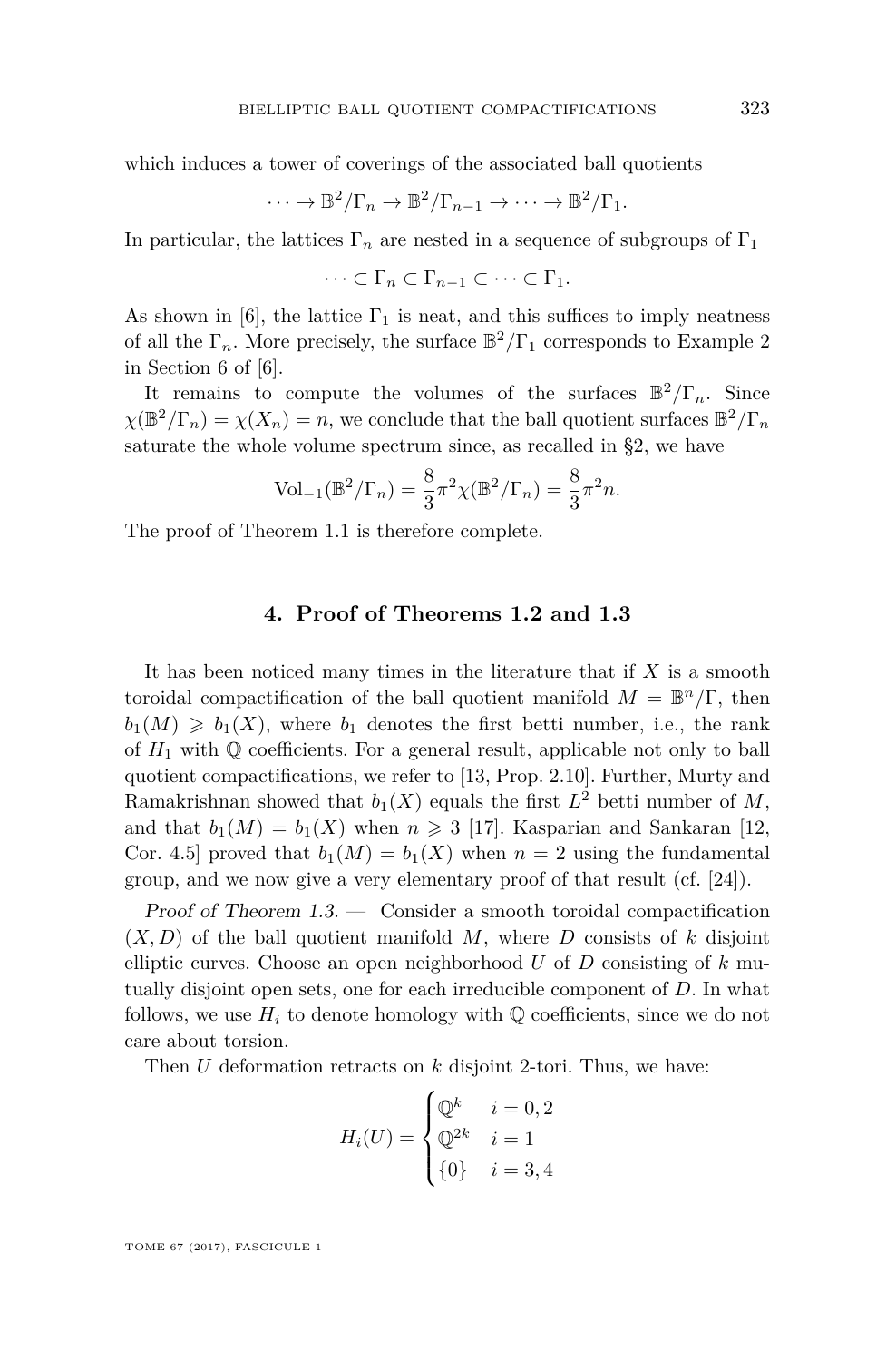Now define  $V = U \setminus D$ , so V deformation retracts on the disjoint union of *k* closed Nil 3-manifolds. We then have:

$$
H_i(V) = \begin{cases} \mathbb{Q}^k & i = 0, 3\\ \mathbb{Q}^{2k} & i = 1, 2\\ \{0\} & i = 4 \end{cases}
$$

Recall that any closed Nil 3-manifold *N* arising as the cusp cross section in a smooth toroidal compactification is a circle bundle over a 2-torus satisfying

$$
H_1(N^3; \mathbb{Z}) = \mathbb{Z}^2 \oplus \text{Torsion},
$$

with the torsion part depending on the specific nilmanifolds, while  $H_2(N;\mathbb{Z})$ is always torsion-free equal to  $\mathbb{Z}^2$  by duality. For these facts we refer to [\[22\]](#page-14-10).

Next, we apply the Mayer–Vietoris sequence to  $X = M \cup U$ . First, we consider

$$
\cdots \to H_1(X) \to H_0(V) \to H_0(M) \oplus H_0(U) \to H_0(X) \to \{0\}
$$

which gives

$$
\cdots \to H_1(X) \to \mathbb{Q}^k \to \mathbb{Q} \oplus \mathbb{Q}^k \to \mathbb{Q} \to \{0\}
$$

and it follows that  $H_1(X) \to H_0(V)$  is zero. This gives an exact sequence

$$
\cdots \to H_2(X) \to H_1(V) \to H_1(M) \oplus H_1(U) \to H_1(X) \to \{0\}
$$

that becomes

$$
\cdots \to H_2(X) \to \mathbb{Q}^{2k} \to H_1(M) \oplus \mathbb{Q}^{2k} \to H_1(X) \to \{0\}
$$

It follows immediately that  $b_1(M) + 2k = 2k - \ell + b_1(X)$ , where  $\ell$  is the dimension of the image of the map  $H_2(X) \to H_1(V)$ . In other words,  $b_1(M) = b_1(X) - \ell$ . However, as discussed above, it is well-known that  $b_1(M) \geq b_1(X)$ , so  $\ell = 0$  and the theorem follows.

Remark 4.1. — It is not necessarily the case that  $H_1(M; \mathbb{Z}) \cong H_1(X; \mathbb{Z})$ . Indeed, we can construct examples, closely related to the examples in this paper, where  $H_1(M; \mathbb{Z})$  has torsion but  $H_1(X; \mathbb{Z})$  is torsion-free.

Remark 4.2. — The remainder of the Mayer–Vietoris sequence reduces to an exact sequence:

$$
\{0\} \to \mathbb{Q}^{k-1} \to H_3(M) \to H_3(X) \to \mathbb{Q}^{2k} \to H_2(M) \oplus \mathbb{Q}^k \to H_2(X) \to \{0\}
$$

The image in  $H_3(M)$  of  $\mathbb{Q}^{k-1}$  is generated by any  $k-1$  of the cusp crosssections of *M* (the *k th* is clearly linearly dependent, since the union of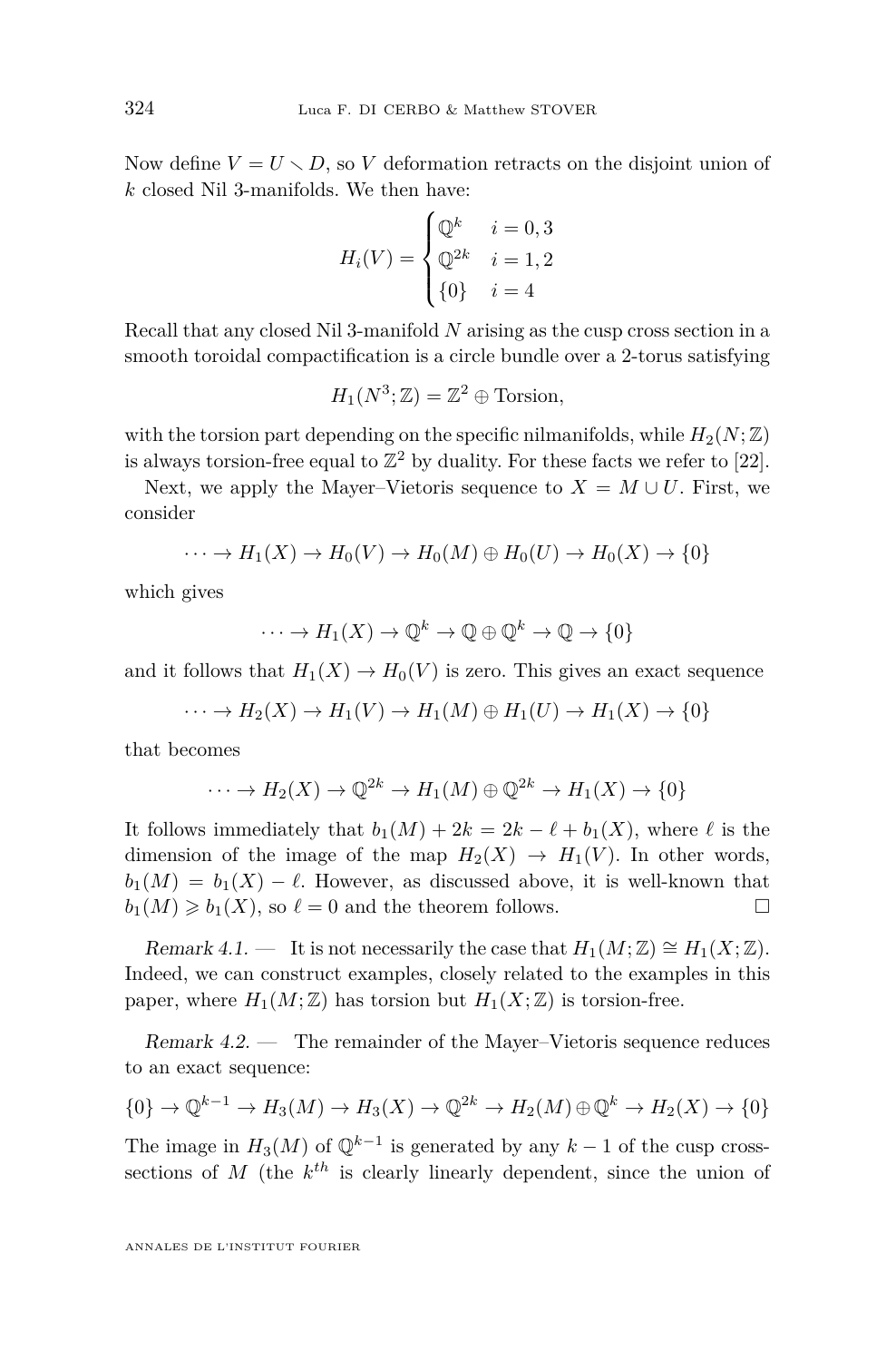all the cusp cross-sections obviously bounds). For example, one can then conclude that the betti numbers of *M* satisfy:

$$
b_3(M) \ge k - 1
$$
  

$$
b_2(M) - b_3(M) = 1 - b_3(X) + b_2(X)
$$

We are now ready to prove Theorem [1.2.](#page-3-1)

Proof of Theorem [1.2.](#page-3-1) — Recall the surfaces  $X_n$  from Theorem [1.1.](#page-3-0) For any *n*, let  $Alb_n$ :  $B_n \to E_n = \mathbb{C}/\mathbb{Z}[n, a]$  be the Albanese map and let  $\pi_n: X_n \to B_n$  be the blowup map. Consider  $\psi_n: M_n \to E_n$ , which is the composition  $\psi_n = Alb_n \circ \pi_n \circ i_n$ , where  $i_n : M_n \to X_n$  is the inclusion. We then obtain a surjective morphism

$$
(\psi_n)_*: \pi_1(M_n) \to \pi_1(E_n) \cong \mathbb{Z}^2.
$$

The generic fiber  $F_n$  of the surjective fibration  $\psi_n : M_n \to E_n$  is a reduced torus with three punctures. The singular fibers of this fibrations are reduced smooth rational curves with four punctures. Note that there are exactly *n* singular fibers corresponding with each of the *n* exceptional divisors in *Xn*.

By Lemma 1.5 in [\[19\]](#page-14-2), the sequence

$$
\pi_1(F_n) \to \pi(M_n) \to \pi(E_n) \cong \mathbb{Z}^2 \to 1
$$

is exact. We therefore conclude that  $\text{Ker}((\psi_n)_*)$  is finitely generated for any *n*. Also, the free rank of  $H_1(M_n; \mathbb{Z})$  is always two by Theorem [1.3.](#page-4-0) On the other hand, we have that  $\Gamma_n/\text{Ker}((\psi_n)_*) \cong \mathbb{Z}^2$  for any *n*. It follows that the commutator subgroup  $[\Gamma_n, \Gamma_n]$  is of finite index in Ker $((\psi_n)_*)$ . Since finite index subgroups of finitely generated groups are finitely generated, the proof is complete.

Remark 4.3. — It follows from arguments in [\[11\]](#page-13-11) that  $[\Gamma_n, \Gamma_n]$ , while finitely generated, cannot be finitely presented.

#### **5. Two-cusped examples**

In this section, we explicitly construct a second distinct family of ball quotients  $\mathbb{B}^2/\Lambda_n$  which can be alternatively used in the proofs of the main theorems presented in this paper. These ball quotients have toroidal compactifications biholomorphic to the nonminimal bielliptic surfaces  $X_n$  constructed above. In other words, for any  $n$ , even if the ball quotients  $\mathbb{B}^2/\Gamma_n$ and  $\mathbb{B}^2/\Lambda_n$  are not biholomorphic, they nevertheless have biholomorphic smooth toroidal compactifications. For many more examples and a detailed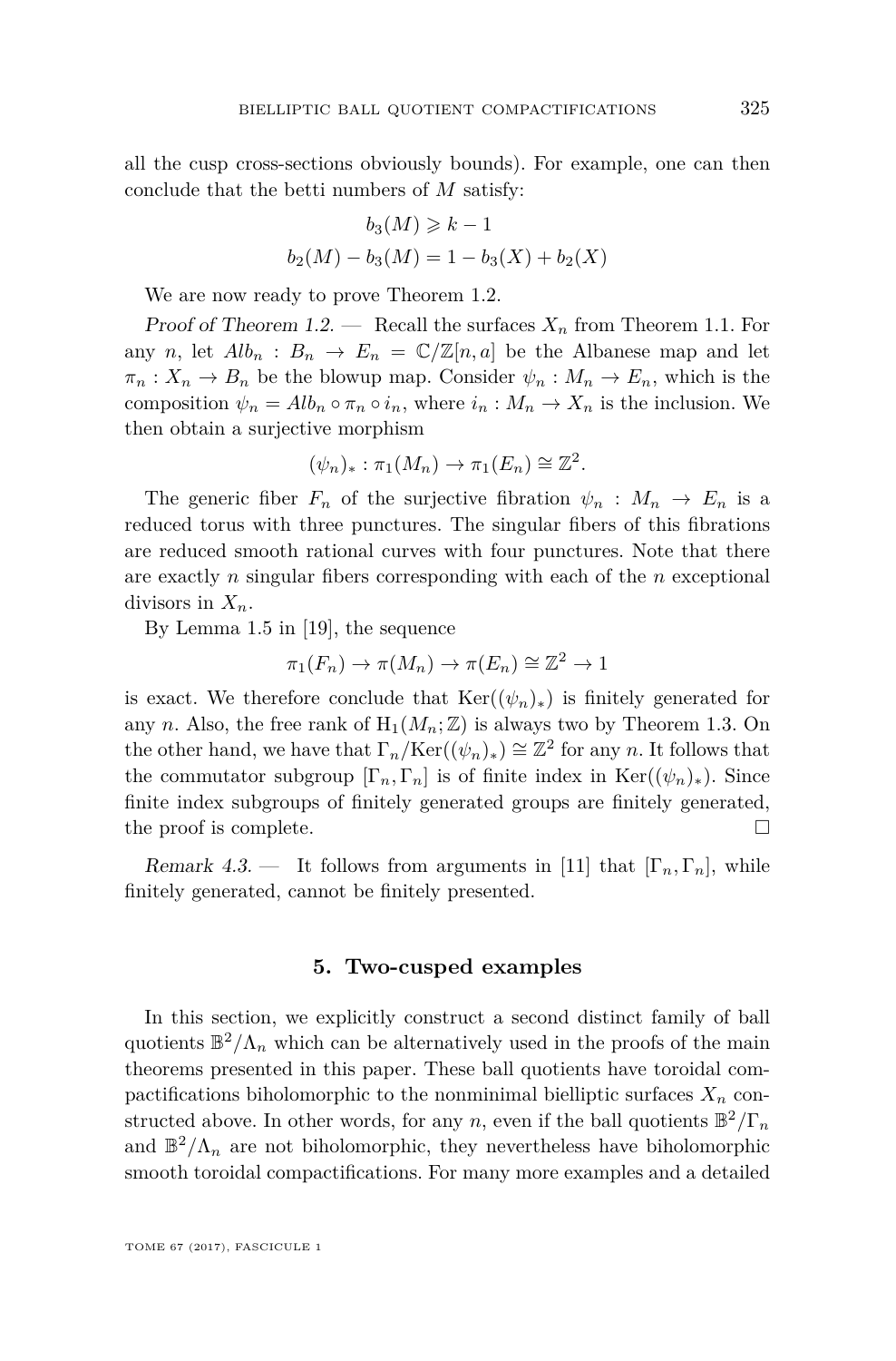study of the multiple realizations problem of varieties as ball quotient compactifications, we refer to [\[7\]](#page-13-12).

The most natural way to distinguish the surfaces  $\mathbb{B}^2/\Lambda_n$  from the surfaces  $\mathbb{B}^2/\Gamma_n$  is to look at their cusps. In particular, we will show that all of surfaces in  $\mathbb{B}^2/\Lambda_n$  have exactly two cusps, while we already know that for any  $n \geq 1$  the surface  $\mathbb{B}^2/\Gamma_n$  has  $n+1$  cusps. This is clearly enough to show that the two families are distinct for  $n \geq 2$ . For  $n = 1$  this is still the case but the argument is different and we refer to end of this section for details.

As before, let  $\rho = e^{2\pi i/3}$  and let *n* be a any positive natural number. Let the lattices  $\Delta_n$  in  $\mathbb C$  be as above with  $G_n = \mathbb C/\Delta_n$  the associated elliptic curves. Again set  $a = \frac{1-\rho}{3}$ ,  $A_n = G \times G_n$ , let  $[w, z]$  be coordinates on *A*, and consider the curves:

$$
E_1 = [z, z], \quad E_2 = [\rho z - a, z], \quad E_3 = [\rho^2 z - 2a, z].
$$

Recall that if  $i \neq j$ , then

$$
E_i \cap E_j = \bigcup_{\substack{0 \le m \le n-1 \\ 0 \le l \le 2}} \left[ \frac{2}{3} + la, \frac{2}{3} + la + m \right].
$$

We again consider  $\varphi : A_n \to A_n$  given by

$$
\varphi([w, z]) = [\rho w, z + a],
$$

which satisfies

$$
\varphi(E_1) = E_2, \quad \varphi(E_2) = E_3, \quad \varphi(E_3) = E_1,
$$

and let  $\pi_n : A_n \to B_n$  the associated degree three étale cover. Then  $B_n$  is a bielliptic surface with Albanese map  $\text{Alb}_n : B_n \to \mathbb{C}/\mathbb{Z}[n, a]$ . The image in  $B_n$  of the curves  $E_1, E_2$  and  $E_3$  is a singular irreducible curve  $C_n$  with exactly *n* regular singular points of degree three.

Now we diverge from the previous construction. Consider

$$
H_1 = \left[\frac{2}{3}, z\right], \quad H_2 = \left[\frac{2}{3} + a, z\right], \quad H_3 = \left[\frac{2}{3} + 2a, z\right],
$$

and observe that

$$
\varphi(H_1) = H_2, \quad \varphi(H_2) = H_3, \quad \varphi(H_3) = H_1.
$$

To prove this, it suffices to compute that  $\frac{2}{3} + a = \frac{2\rho}{3}$  and  $\frac{2}{3} + 2a = \frac{2\rho^2}{3}$ 3 modulo  $\Delta$ . In particular, the image in  $B_n$  of the curves  $H_1$ ,  $H_2$  and  $H_3$ is a single smooth elliptic curve  $F_n$  that is a smooth fiber of the map  $\phi_n : B_n \to G/\mathbb{Z}_3 \cong \mathbb{P}^1.$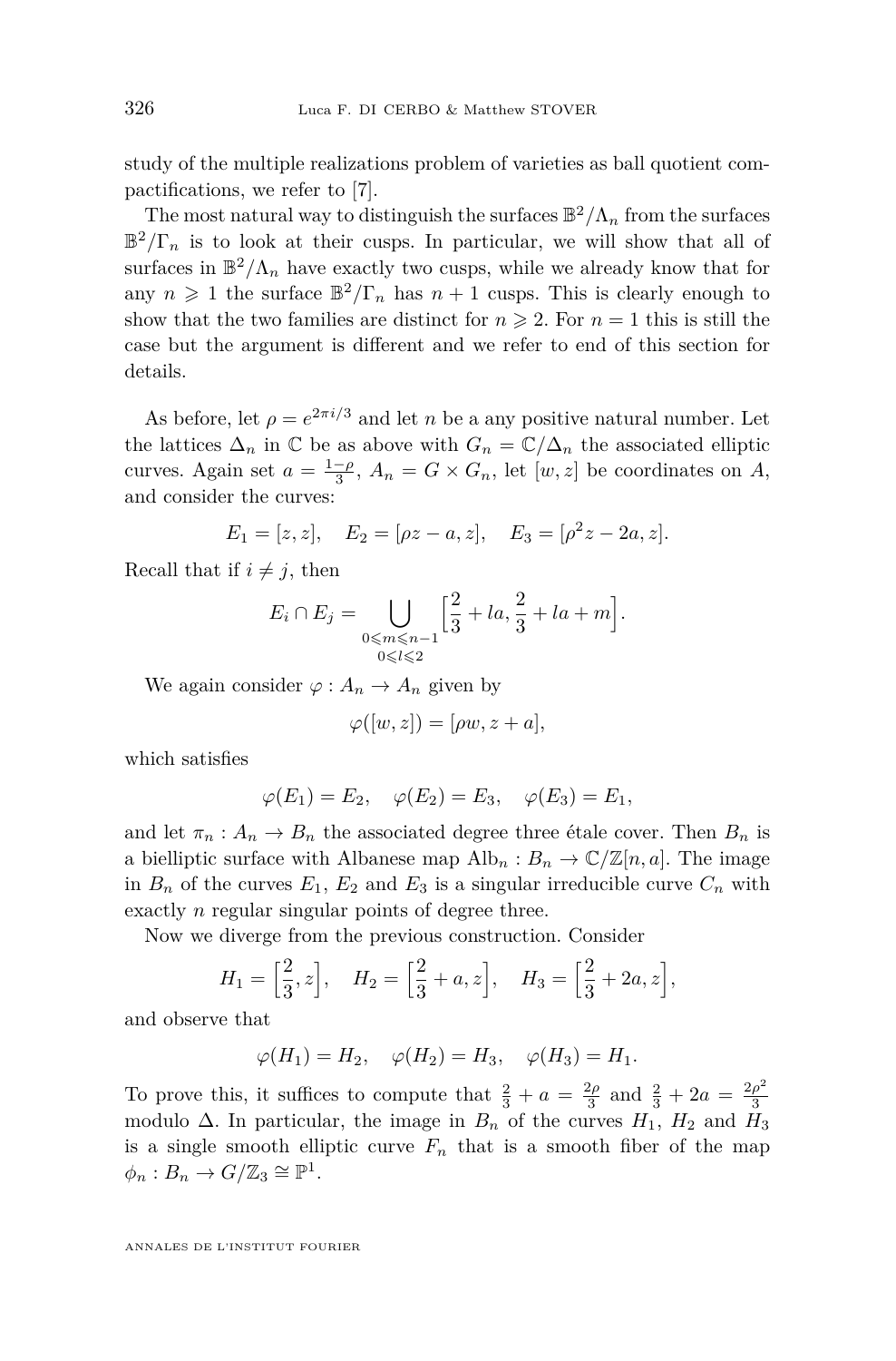The curves  $C_n$  and  $F_n$  meet transversally exactly in the *n* singular points of  $C_n$ . Thus, let  $X_n$  be the blowup of  $B_n$  at the *n* singular points of  $C_n$ ,  $T_0$ denote the proper transform of  $C_n$  in  $X_n$ , and  $T_1$  be the proper transform of  $F_n$  in  $X_n$ . Set  $D_n = \sum_{i=0}^1 T_i$ . Again, one checks that  $\bar{c}_1^2(X_n, D_n)$  $3\bar{c}_2(X_n, D_n)$  with  $K_{X_n} + D_n$  big and nef, so the pair  $(X_n, D_n)$  is a smooth toroidal compactification. Thus,  $X_n \setminus D_n$  is biholomorphic to  $\mathbb{B}^2/\Lambda_n$  for some nonuniform torsion-free lattice in  $\Lambda_n \in \text{PU}(2,1)$ . It follows immediately from the construction that  $\mathbb{B}^2/\Lambda_n$  has exactly two cusps.

The surface  $\mathbb{B}^2/\Lambda_1$  corresponds to Example 3 in Section 6 of [\[6\]](#page-13-9), and it follows as with the previous examples that the lattices  $\Lambda_n$  are neat. The volume calculations are also exactly the same. The family  $\mathbb{B}^2/\Lambda_n$  appears to be the first family of 2-cusped ball quotients that saturate the entire volume spectrum (see [\[21\]](#page-14-3) for 4-cusped examples). This completes the proof of Theorem [1.4.](#page-4-1)

#### BIBLIOGRAPHY

- <span id="page-13-0"></span>[1] A. Ash, D. Mumford, M. Rapoport & Y.-S. Tai, Smooth compactifications of locally symmetric varieties, second ed., Cambridge Mathematical Library, Cambridge University Press, 2010.
- <span id="page-13-8"></span>[2] A. Beauville, Complex algebraic surfaces, second ed., London Mathematical Society Student Texts, vol. 34, Cambridge University Press, 1996.
- <span id="page-13-4"></span>[3] D. CARTWRIGHT, V. KOZIARZ & S.-K. YEUNG, "On the Cartwright–Steger surface", <https://arxiv.org/abs/1412.4137>.
- <span id="page-13-3"></span>[4] D. Cartwright & T. Steger, "Enumeration of the 50 fake projective planes", C. R. Math. Acad. Sci. Paris **348** (2010), no. 1-2, p. 11-13.
- <span id="page-13-1"></span>[5] L. F. DI CERBO, "Finite-volume complex-hyperbolic surfaces, their toroidal compactifications, and geometric applications", Pacific J. Math. **255** (2012), no. 2, p. 305-315.
- <span id="page-13-9"></span>[6] L. F. DI CERBO & M. STOVER, "Classification and arithmeticity of toroidal compactifications with  $3\bar{c}_2 = \bar{c}_1^2 = 3$ ", <https://arxiv.org/abs/1505.01414v2>.
- <span id="page-13-12"></span>[7] ——— , "Multiple realizations of varieties as ball quotient compactifications", Michigan Math. J. **65** (2016), no. 2, p. 441-447.
- <span id="page-13-6"></span>[8] W. GOLDMAN, Complex hyperbolic geometry, Oxford Mathematical Monographs, Oxford University Press, 1999.
- <span id="page-13-7"></span>[9] G. HARDER, "A Gauss-Bonnet formula for discrete arithmetically defined groups", Ann. Sci. École Norm. Sup. **4** (1971), p. 409-455.
- <span id="page-13-2"></span>[10] F. HIRZEBRUCH, "Chern numbers of algebraic surfaces: an example", Math. Ann. **266** (1984), no. 3, p. 351-356.
- <span id="page-13-11"></span>[11] M. KAPOVICH, "On normal subgroups of the fundamental groups of complex surfaces", Preprint, 1998.
- <span id="page-13-5"></span>[12] A. Kasparian & G. Sankaran, "Fundamental groups of toroidal compactifications", <https://arxiv.org/abs/1501.00053v2>.
- <span id="page-13-10"></span>[13] J. Kollár, Shafarevich maps and automorphic forms, Princeton University Press, 1995.